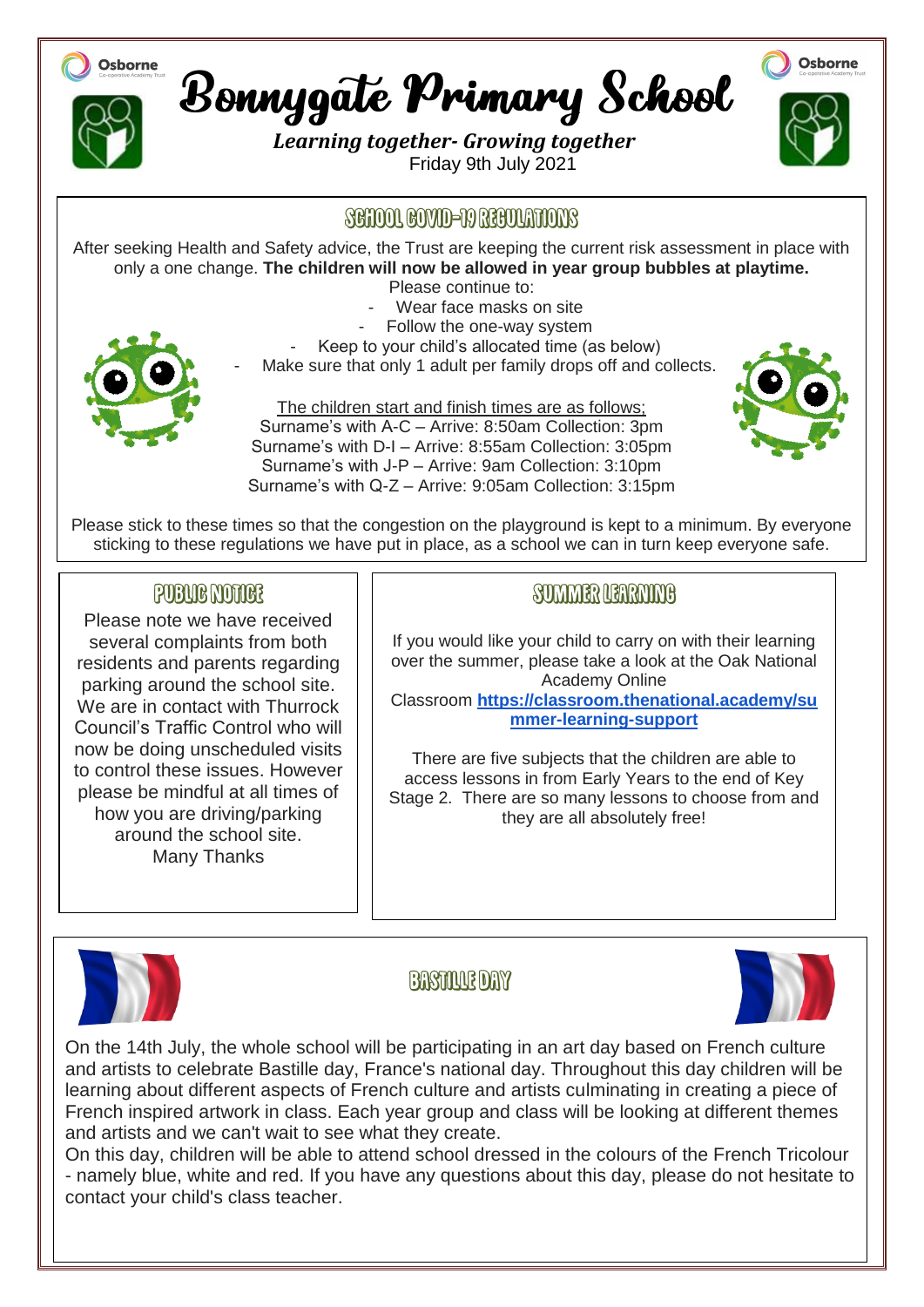### HOMELNORK

All homework will be set by teachers on Google Classroom. If you have any issues accessing Google Classroom then please email Mrs Hodges on

#### ict@bonnygateprimary.co.uk

Please be mindful that Mrs Hodges is in class during the day so will get back to you but it will be during her ICT time. If you would like your child to complete extra work at home, in addition to their homework, check out

<https://www.thenational.academy/parents-and-carers>

They have lots of online lessons and resources to support your child's learning.

### **TERM DATES**

Just a reminder of the term dates for the rest of the 2021-2022 school year.

#### **2021-2022 SCHOOL TERM DATES**

|                |                | September 2021                                                                                                                                                                               |                 |                |                |                |                |                | October 2021         |                  |              |                 |              |                |                | <b>November 2021</b> |                   |                |                 |                  |                |                | December 2021  |                   |                |                 |                |
|----------------|----------------|----------------------------------------------------------------------------------------------------------------------------------------------------------------------------------------------|-----------------|----------------|----------------|----------------|----------------|----------------|----------------------|------------------|--------------|-----------------|--------------|----------------|----------------|----------------------|-------------------|----------------|-----------------|------------------|----------------|----------------|----------------|-------------------|----------------|-----------------|----------------|
| М              | т              | W                                                                                                                                                                                            | т               | F              | S              | S              | M              | т              | W                    | т                | F            | S               | $\mathbf{s}$ | M              | т              | W                    | т                 | F              | S               | $\mathbf{s}$     | M              | т              | W              | т                 | F              | $\mathbf{s}$    | $\mathbf{s}$   |
|                |                | $\mathbf{1}$                                                                                                                                                                                 | $\overline{2}$  | 3              | $\overline{4}$ | 5              |                |                |                      |                  | $\mathbf{1}$ | $\overline{2}$  | 3            |                |                |                      |                   |                |                 |                  |                |                | $\mathbf{1}$   | 2                 | 3              | $\overline{4}$  | 5              |
| 6              | $\overline{7}$ | 8                                                                                                                                                                                            | 9               | 10             | 11             | 12             | 4              | 5              | 6                    | $\overline{7}$   | 8            | 9               | 10           | $\mathbf{1}$   | $\overline{2}$ | 3                    | 4                 | 5              | $6\phantom{1}$  | $\overline{7}$   | 6              | $\overline{7}$ | 8              | 9                 | 10             | 11              |                |
| 13             | 14             | 15                                                                                                                                                                                           | 16              | 17             | 18             | 19             | 11             | 12             | 13                   | 14               | 15           | 16              | 17           | 8              | 9              | 10                   | 11                | 12             | 13              | 14               | 13             | 14             | 15             | 16                | 17             | 18              |                |
| 20             | 21             | 22                                                                                                                                                                                           | 23              | 24             | 25             | 26             | 18             | 19             | 20                   | 21               | 22           | 23              | 24           | 15             | 16             | 17                   | 18                | 19             | 20              | 21               | 20             | 21             | 22             | 23                | 24             | 25              | $\overline{2}$ |
| 27             | 28             | 29                                                                                                                                                                                           | 30              |                |                |                | 25             | 26             | 27                   | 28               | 29           | 30              | 31           | 22             | 23             | 24                   | 25                | 26             | 27              | 28               | 27             | 28             | 29             | 30                | 31             |                 |                |
|                |                |                                                                                                                                                                                              |                 |                |                |                |                |                |                      |                  |              |                 |              | 29             | 30             |                      |                   |                |                 |                  |                |                |                |                   |                |                 |                |
|                |                | <b>January 2022</b>                                                                                                                                                                          |                 |                |                |                |                |                | <b>February 2022</b> |                  |              |                 |              |                |                |                      | <b>March 2022</b> |                |                 |                  |                |                |                | <b>April 2022</b> |                |                 |                |
| М              | т              | W                                                                                                                                                                                            | т               | F              | $\mathbf{s}$   | $\mathbf{s}$   | M              | т              | W                    | т                | F            | $\mathbf{s}$    | $\mathbf{s}$ | M              | T.             | W                    | т                 | F              | S               | $\mathbf{s}$     | M              | т              | W              | т                 | F              | $\mathbf s$     | S              |
|                |                |                                                                                                                                                                                              |                 |                | $\mathbf{1}$   | $\overline{2}$ | 31             | 1              | $\overline{2}$       | 3                | 4            | $5\overline{)}$ | 6            |                | $\mathbf{1}$   | 2                    | 3                 | $\overline{4}$ | 5               | 6                |                |                |                |                   | $\mathbf{1}$   | $\overline{2}$  | 3              |
| 3              | $\overline{4}$ | 5                                                                                                                                                                                            | 6               | $\overline{7}$ | 8              | 9              | $\overline{7}$ | 8              | 9                    | 10               | 11           | 12              | 13           | $\overline{7}$ | 8              | 9                    | 10                | 11             | 12 <sup>°</sup> | 13               | $\overline{4}$ | 5              | $6\phantom{1}$ | $\overline{7}$    | 8              | 9               |                |
| 10             | 11             | 12                                                                                                                                                                                           | 13              | 14             | 15             | 16             | 14             | 15             | 16                   | 17               | 18           | 19              | 20           | 14             | 15             | 16                   | 17                | 18             | 19              | 20               | 11             | 12             | 13             | 14                | 15             | 16              |                |
| 17             | 18             | 19                                                                                                                                                                                           | 20              | 21             | 22             | 23             | 21             | 22             | 23                   | 24               | 25           | 26              | 27           | 21             | 22             | 23                   | 24                | 25             | 26              | 27               | 18             | 19             | 20             | 21                | 22             | 23              | $\overline{2}$ |
| 24             | 25             | 26                                                                                                                                                                                           | 27              | 28             | 29             | 30             | 28             |                |                      |                  |              |                 |              | 28             | 29             | 30                   | 31                |                |                 |                  | 25             | 26             | 27             | 28                | 29             | 30              |                |
|                |                |                                                                                                                                                                                              | <b>May 2022</b> |                |                |                |                |                |                      | <b>June 2022</b> |              |                 |              |                |                |                      | <b>July 2022</b>  |                |                 |                  |                |                |                | August 2022       |                |                 |                |
| М              | т              | W                                                                                                                                                                                            | т               | F              | S              | $\mathbf{s}$   | M              | т              | W                    | т                | F            | $\mathbf{s}$    | S            | M              | T.             | W                    | т                 | F              | S               | S                | M              | т              | W              | T.                | F              | $\mathbf s$     | s              |
|                |                |                                                                                                                                                                                              |                 |                |                | $\overline{1}$ |                |                | $\overline{1}$       | 2                | 3            | $\overline{4}$  | 5            |                |                |                      |                   | $\mathbf{1}$   | $\overline{2}$  | 3                | $\mathbf{1}$   | $\overline{2}$ | 3              | $\overline{4}$    | 5 <sup>5</sup> | $6\phantom{1}6$ | 7              |
| $\overline{a}$ | 3              | $\overline{4}$                                                                                                                                                                               | 5               | 6              | $\overline{7}$ | 8              | 6              | $\overline{7}$ | 8                    | 9                | 10           | 11              | 12           | $\overline{4}$ | 5              | 6                    | $\overline{7}$    | 8              | 9               | 10 <sup>10</sup> | 8              | 9              | 10             | 11                | 12             | 13              |                |
| 9              | 10             | 11                                                                                                                                                                                           | 12              | 13             | 14             | 15             | 13             | 14             | 15                   | 16               | 17           | 18              | 19           | 11             | 12             | 13                   | 14                | 15             | 16              | 17               | 15             | 16             | 17             | 18                | 19             | 20              | $\overline{2}$ |
| 16             | 17             | 18                                                                                                                                                                                           | 19              | 20             | 21             | 22             | 20             | 21             | 22                   | 23               | 24           | 25              | 26           | 18             | 19             | 20                   | 21                | 22             | 23              | 24               | 22             | 23             | 24             | 25                | 26             | 27              | $\overline{2}$ |
| 23             | 24             | 25                                                                                                                                                                                           | 26              | 27             | 28             | 29             | 27             | 28             | 29                   | 30               |              |                 |              | 25             | 26             | 27                   | 28                | 29             | 30              | 31               | 29             | 30             | 31             |                   |                |                 |                |
| 30             | 31             |                                                                                                                                                                                              |                 |                |                |                |                |                |                      |                  |              |                 |              |                |                |                      |                   |                |                 |                  |                |                |                |                   |                |                 |                |
|                |                | School Holiday<br><b>Bank Holiday</b><br>Additional week, autumn half term (Thurrock schools only)<br>Inset days, schools closed to students<br>Trust conference, schools closed to students |                 |                |                |                |                |                |                      |                  |              |                 |              |                |                |                      |                   |                |                 |                  |                |                |                |                   |                |                 |                |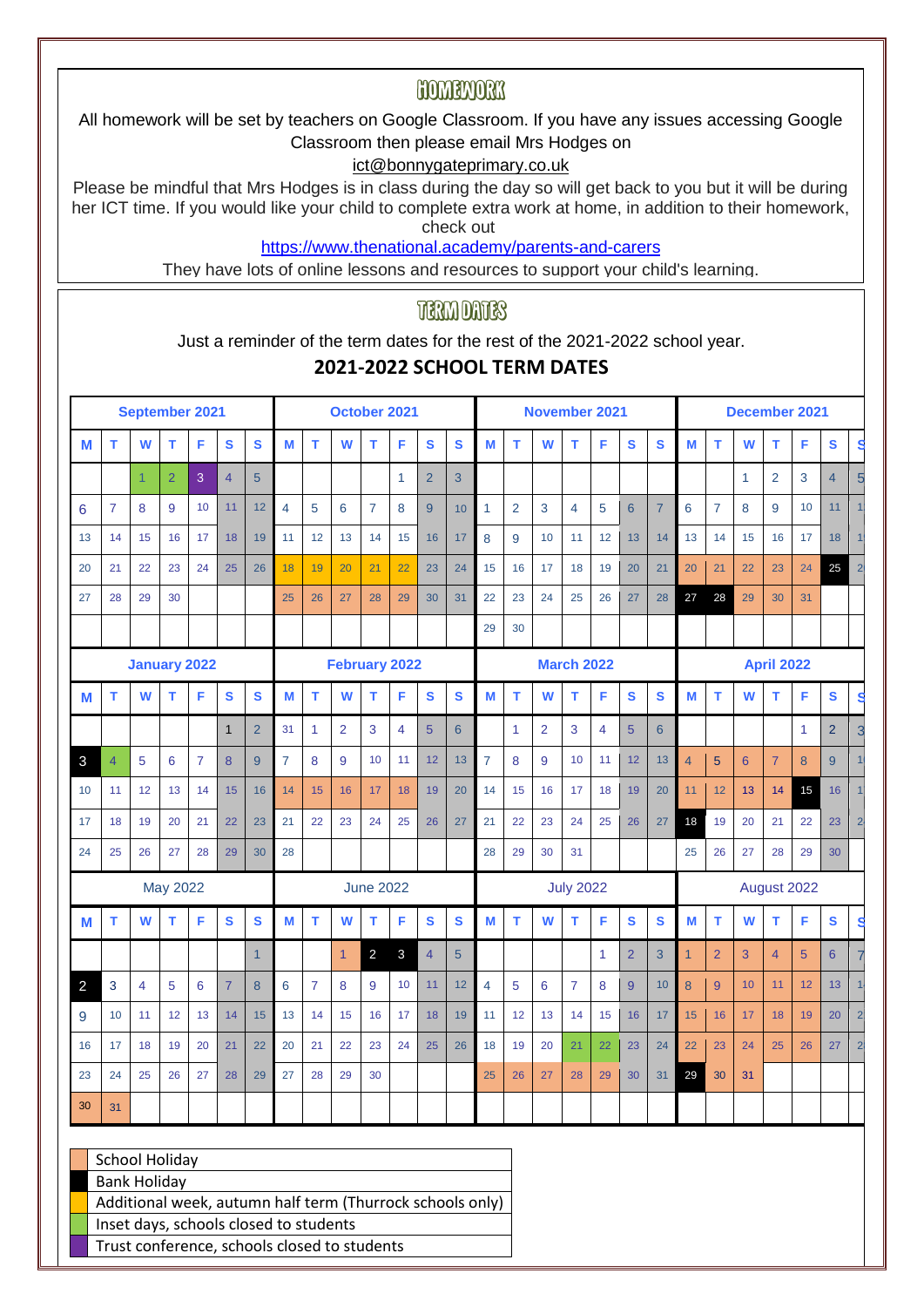



Please remember that we are using StudyBugs as a way of reporting your child's absence.If you haven't already, please get the free Studybugs app, or register on the Studybugs website, and use it to tell us whenever your child's ill and unable to attend school.

[\(https://studybugs.com/about/parents\)](https://studybugs.com/about/parents)

Top 3 reasons to use Studybugs

1. It's integrated with our systems so we know right away if your child is unaccounted for. 2. It's quick and easy to register and use and automatically reminds you to keep us posted. 3. You'll be helping the NHS and other public health organisations [improve children's health.](https://studybugs.com/about/schools) [\(https://studybugs.com/about/schools\)](https://studybugs.com/about/schools)



Bonnygate's Best Writer this week is Lola W in Chesnut, Marlea P in Acorn, Sienna R in Hazel, Sophie in Redwood, Daniel O in Ash class,



### **ROOTBAUL**

After a difficult 18 months, the England Football Team have given the entire nation something to look forward to. This is an historic occasion and one that any football fan should experience (of any age!).

If your child watches the European Championship Final on Sunday night and stays up late, they will be able to arrive to school later on Monday morning. It was quite clear that lots of children stayed up late on Wednesday night to enjoy the Semi-Final and rather than the children be tired we would rather they come in once they have had enough sleep.

School will start at the same time on Monday morning with all normal arrangements in place but if your child has stayed up late to watch the football they can arrive to school by 10am. Please note that if your child does arrive at school at any time before 10am they will not receive a late mark. However, children arriving after 10:00am will receive a late mark. The gates will close at their normal time and any children arriving later than 9:05am must enter via the School Office. Please also note that you will need to provide your child with a packed lunch if they are planning on arriving after 9:05am as the school dinners would have already been processed.

We fully understand that not all children/parents will be watching the football match which is why normal arrangements will stay in place for those families. However, we are sure that this news will be welcomed by a lot of parents!

We hope you all have a fantastic weekend and enjoy the game!

Kindest Regards

Bonnygate

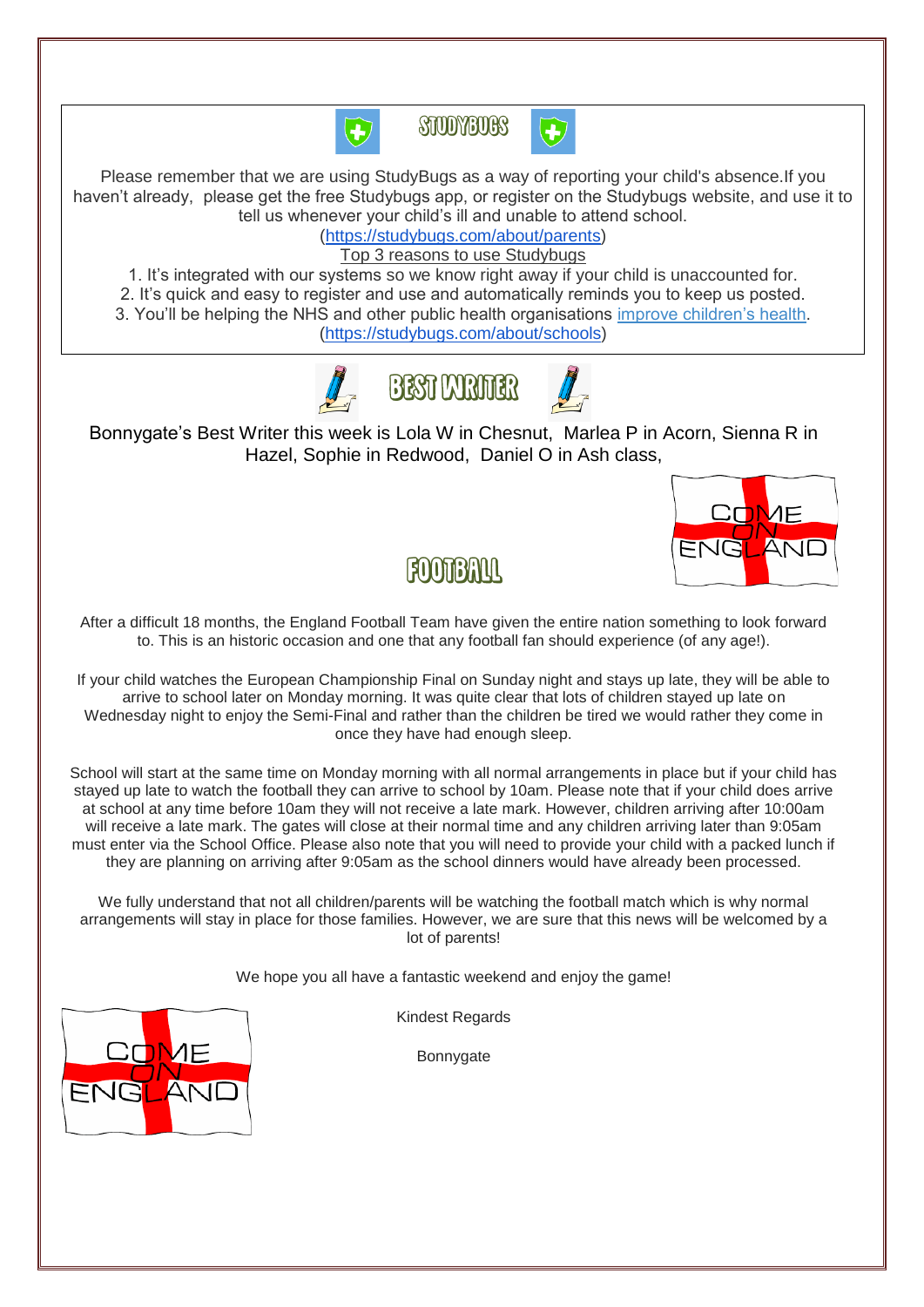## **HOMENORY PERCENTAGES**

Homework is a very important part of the childrens education and is set online for the children to complete. The homework percentages per class for this week are as follows;

| <b>GITERRY</b>  | 14% | ASH           | 48% |
|-----------------|-----|---------------|-----|
| <b>APPUB</b>    | 25% | FIR           | 48% |
| <b>CHESTAUT</b> | 78% | <b>SPRUGE</b> | 23% |
| MOORN           | 71% | <b>PANE</b>   | 47% |
| <b>MAZRI</b>    | 59% | SYCHHOHE      | 33% |
| RODOOO          | 48% | RIM           | 61% |
| BROH            | 45% | OM            | 83% |

|                  |        | <b>ATTENDANCE</b> |        |
|------------------|--------|-------------------|--------|
| BLOSSOM          | 88.89% | ASH               | 96.57% |
| <b>APPUE</b>     | 98.06% | <b>FIR</b>        | 98.25% |
| <b>CHERRY</b>    | 96.34% | <b>SFRUES</b>     | 99.41% |
| <b>GNISTAVOT</b> | 98.06% | <b>BUDE</b>       | 98.02% |
| ACORN            | 98.75% | <b>SYCHMORE</b>   | 97.75% |
| <b>GARZEL</b>    | 97.94% | BLM               | 96.90% |
| RADMOOD          | 97.16% | <b>OAK</b>        | 93.87% |
| BBBA             | 95.74% |                   |        |

Well done to **Acorn** class who had the best attendance this week.

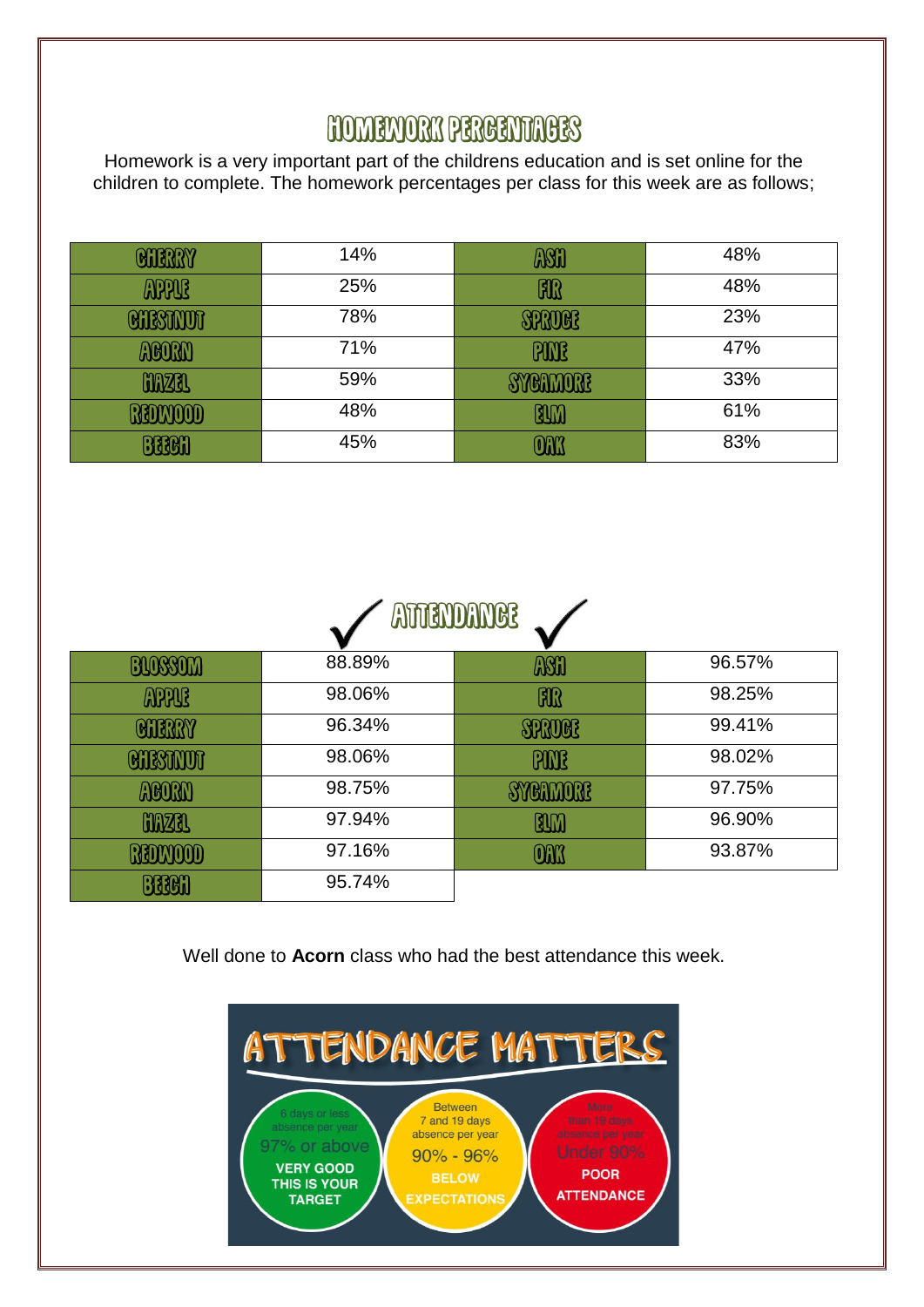## MATHER PROBUGEN OF THE MEEK

W

### **KS1 Maths Problem of the Week**

Max has some apples.

Here is a guarter of his apples.



How many apples did he have in total?

<sup>2</sup> Sol has 75 grapes.

He eats 12 and gives some to his mum.

He has 40 grapes left.

How many does he give to his mum?

| ork out |                       |  |
|---------|-----------------------|--|
|         | $5$ ones + $3$ ones = |  |
|         | $5$ tens + $3$ tens = |  |
|         | $5$ tens + $3$ ones = |  |
|         | $5$ ones + $3$ tens = |  |

### **KS2 Maths Problem of the Week**

- $\frac{3}{5}$  In a race  $\frac{3}{5}$  of those taking part are adults.
	- $\frac{3}{8}$  of the children are boys.

What percentage of those that took part are boys?

Maxine has a 5 metre length of ribbon.

How many 12 cm long pieces can she cut from the length of ribbon?

Aisha is buying doughnuts.  $3<sup>1</sup>$ Doughnut Palace I doughnut  $55p$ £1.75 4 doughnuts

> What is the greatest number of doughnuts she can buy with £10?

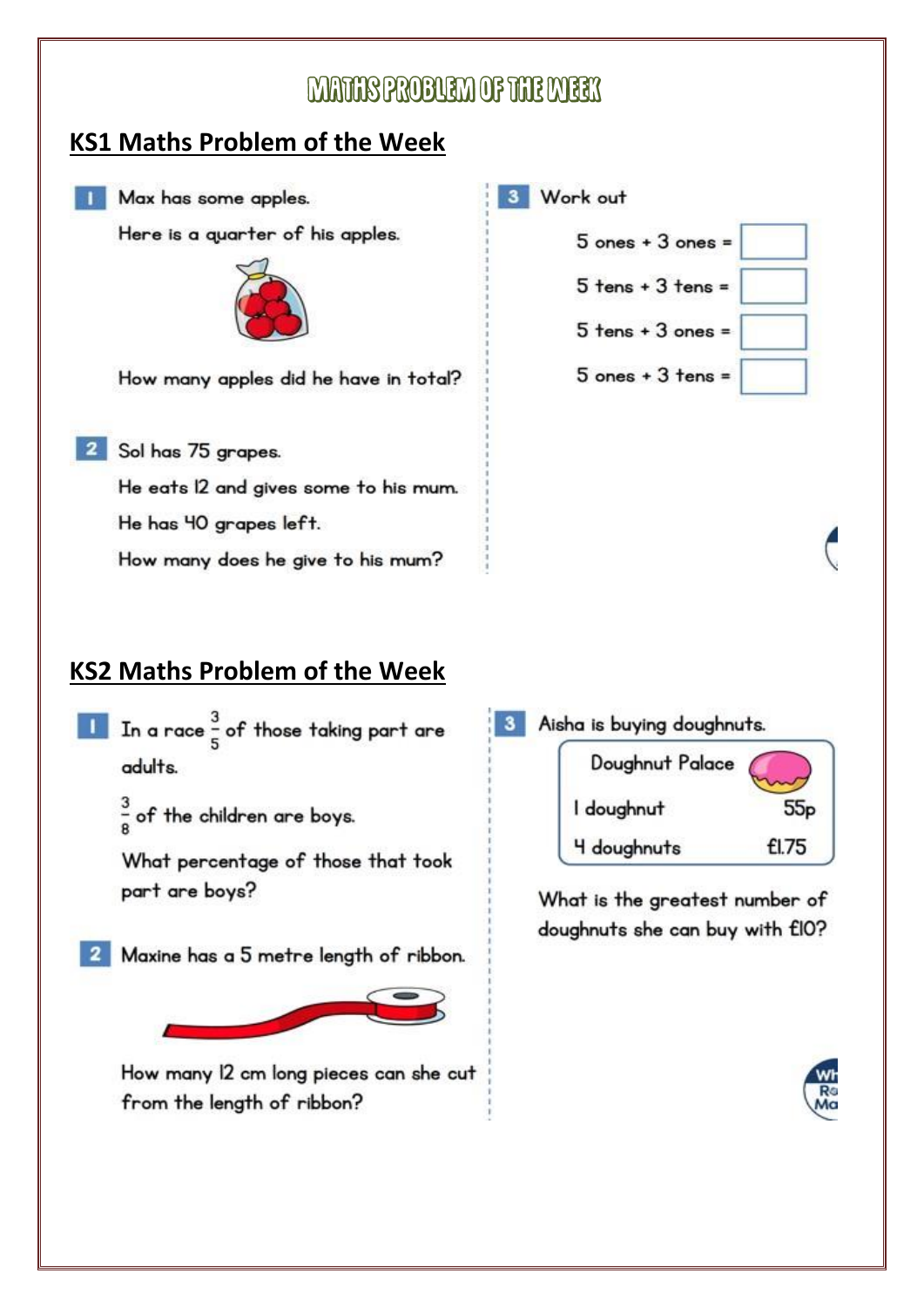This week's winners are – Tanisha, Arushi, Shivaana, Lena, Kelvyn, Arjun, Adi, Tannya

Please email all answers to the problem of the week to either [hazelyear2@bonnygateprimary.co.uk](mailto:hazelyear2@bonnygateprimary.co.uk) or [elmyear6@bonnygateprimary.co.uk](mailto:elmyear6@bonnygateprimary.co.uk)

# **WOW POSTERIOS**

Well done to all the students who have achieved their WOW postcards this week . Make sure you congratulate them when they get home.

| BIOSSOM          | Harriet           |
|------------------|-------------------|
| <b>CHERRY</b>    | Demi-Lee          |
| <b>APPUE</b>     | Tegan             |
| <b>CHESTIVOT</b> | Sienna            |
| MON              | Jordan M          |
| <b>CONZEL</b>    | Morgan M          |
| ROMOOD           | Azan              |
| <b>BRON</b>      | Krish             |
| ASH              | <b>Billy Peak</b> |
| <b>FOR</b>       | Ava               |
| <b>SRUCE</b>     | Diego, Isaac      |
| <b>PMR</b>       | Ryan G            |
| <b>SYCHMORE</b>  | Amber             |
| BLM              | Katelyn           |
| <b>ONK</b>       | <b>Brooke</b>     |

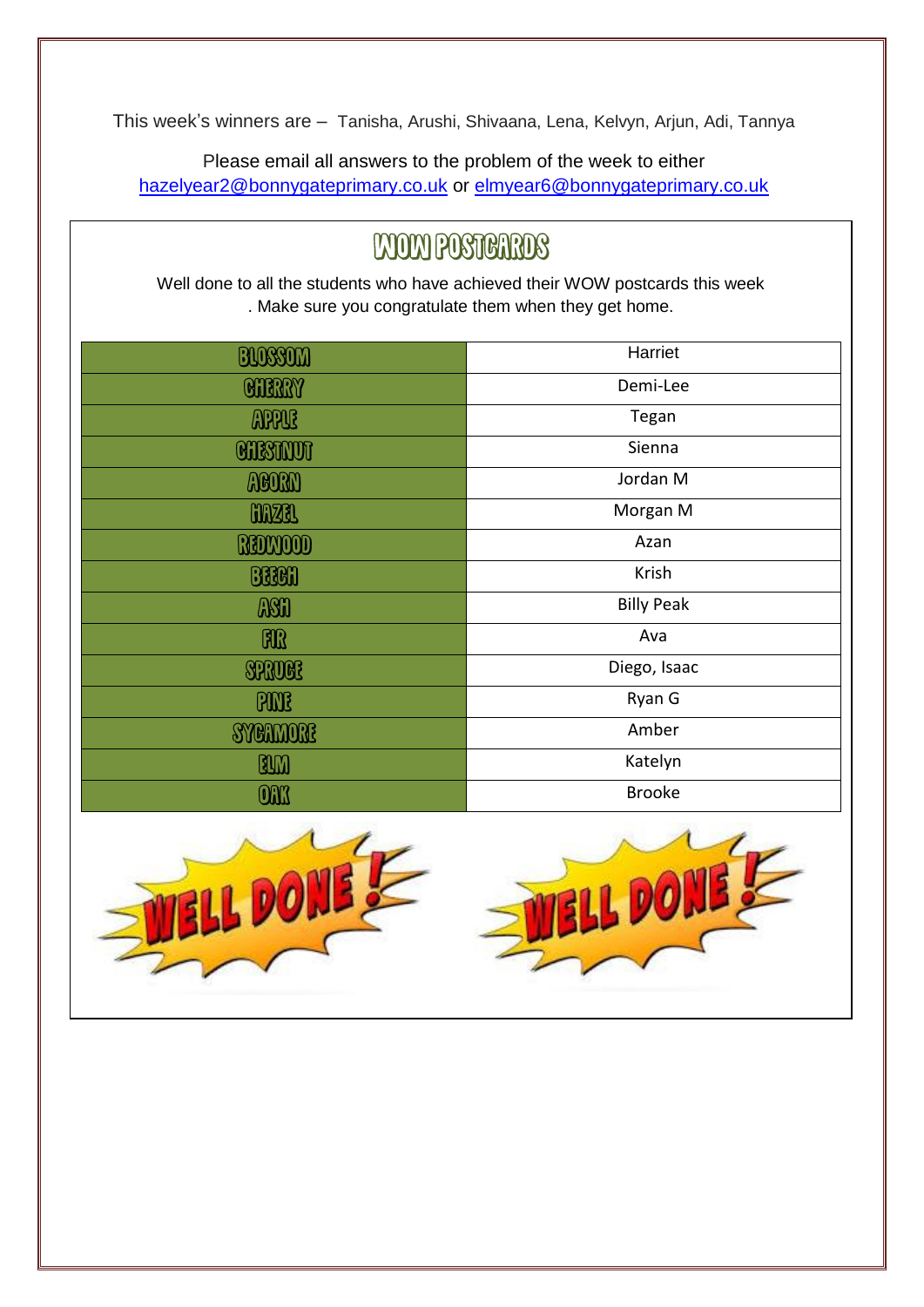

**MPORTANT DATES** 



| <b>MED 14th JORY</b> | Year 6 leavers event |
|----------------------|----------------------|
| <b>MED 14th JORY</b> | Bastille day         |
| <b>MED 2009 JULY</b> | Last day of term     |

## **SCHOOL DINNERS**

#### W/C 12/07/2021 – Week 1

| Week 1            |                                                                               |                                                                               |                                                                | Week commencing - 2nd September, 21st September, 12th October, 9th November, 30th November, 4th January, 25th January, 22nd February, 15th March, |  |
|-------------------|-------------------------------------------------------------------------------|-------------------------------------------------------------------------------|----------------------------------------------------------------|---------------------------------------------------------------------------------------------------------------------------------------------------|--|
| Monday            | Ham Bread Roll with a Fresh Fruit Pot &<br><b>Veggie Sticks</b>               | Cheese Bread Roll with a Fresh Fruit Pot<br>& Veggie Sticks                   | Tuna Mayo Bread Roll with a Fresh Fruit<br>Pot & Veggie Sticks | Frozen Yoghurt                                                                                                                                    |  |
| <b>Tuesday</b>    | Chicken Wrap with a Fresh Fruit Pot &<br>Veggie Sticks                        | Cheese Wrap with a Fresh Fruit Pot &<br>Veggie Sticks                         | Tuna Mayo Wrap with a Fresh Fruit Pot<br>& Veggie Sticks       | Orange Shortbread                                                                                                                                 |  |
| Wednesdau         | Beef Burger with Potato Wedges &<br>Cucumber Sticks served in a box           | Vegetarian Sausage Roll with Potato<br>Wedges & Carrot Sticks served in a box | Tomato & Vegetable Pasta Pot served in<br>a box                | Fruit jelly                                                                                                                                       |  |
| <b>Thursdau</b>   | Ham Sandwich with a Fresh Fruit Pot &<br>Veggie Sticks                        | Cheese Sandwich with a Fresh Fruit Pot<br>& Veggie Sticks                     | Tuna Mayo Sandwich with a Fresh Fruit<br>Pot & Veggie Sticks   | Marble Muffin                                                                                                                                     |  |
| Friday            | Fish Fingers with Chips & Sweetcorn<br>Cobette served in a box                | Vegetable Fingers with Chips &<br>Sweetcom Cobette served in a box            |                                                                | Berry Muffin                                                                                                                                      |  |
|                   |                                                                               |                                                                               |                                                                |                                                                                                                                                   |  |
|                   |                                                                               |                                                                               |                                                                |                                                                                                                                                   |  |
| Week <sub>2</sub> |                                                                               |                                                                               |                                                                | Week commencing - 7th September, 28th September, 19th October, 16th November, 7th December, 11th January, 1st February, 1st March, 22nd March,    |  |
|                   |                                                                               |                                                                               |                                                                |                                                                                                                                                   |  |
| <b>Monday</b>     | Ham Bread Roll with a Fresh Fruit Pot &<br><b>Veggie Sticks</b>               | Cheese Bread Roll with a Fresh Fruit Pot<br>& Veggie Sticks                   | Tuna Mayo Bread Roll with a Fresh Fruit<br>Pot & Veggie Sticks | Fruit Smoothie                                                                                                                                    |  |
| <b>Tuesday</b>    | Chicken Wrap with a Fresh Fruit Pot &<br><b>Veggie Sticks</b>                 | Cheese Wrap with a Fresh Fruit Pot &<br><b>Veggie Sticks</b>                  | Tuna Mayo Wrap with a Fresh Fruit Pot<br>& Veggie Sticks       | Banana Muffin                                                                                                                                     |  |
| Wednesdau         | Cheese & Tomato Pizza Slice, Potato<br>Puffs & Sweetcorn Cobette served a box | Vegetarian Sausage Roll with Potato<br>Puffs & Carrot Sticks served in a box  | Tomato & Vegetable Pasta Pot served in<br>a box                | Oat & Raisin Cookie                                                                                                                               |  |
| <b>Thursday</b>   | Ham Sandwich with a Fresh Fruit Pot &<br><b>Veggie Sticks</b>                 | Cheese Sandwich with a Fresh Fruit Pot<br>& Veggie Sticks                     | Tuna Mayo Sandwich with a Fresh Fruit<br>Pot & Veggie Sticks   | Fruit Jelly                                                                                                                                       |  |
| Friday            | Fish Fingers with Chips & Sweetcorn<br>Cobette served in a box                | Vegetable Fingers with Chips &<br>Sweetcorn Cobette served in a box           |                                                                | <b>Toffee Cake</b>                                                                                                                                |  |
|                   |                                                                               |                                                                               |                                                                |                                                                                                                                                   |  |
|                   |                                                                               |                                                                               |                                                                |                                                                                                                                                   |  |
| <b>Week 3</b>     |                                                                               |                                                                               |                                                                | Week commencing - 14th September, 5th October, 2nd November, 23rd November, 14th December, 18th January, 8th February, 8th March, 29th March.     |  |
| Mondau            | Ham Bread Roll with a Fresh Fruit Pot &<br>Veggie Sticks                      | Cheese Bread Roll with a Fresh Fruit Pot<br>& Veggie Sticks                   | Tuna Mayo Bread Roll with a Fresh Fruit<br>Pot & Veggie Sticks | Ice Cream Pot                                                                                                                                     |  |
| <b>Tuesday</b>    | Chicken Wrap with a Fresh Fruit Pot &<br>Veggie Sticks                        | Cheese Wrap with a Fresh Fruit Pot &<br><b>Veggie Sticks</b>                  | Tuna Mayo Wrap with a Fresh Fruit Pot<br>& Veggie Sticks       | Flapjack                                                                                                                                          |  |
| Wednesdau         | Quorn Hot Dog with Potato Smiles &<br>Sweetcorn Cobette served a box          | Vegetarian Sausage Roll with Potato<br>Smiles & Carrot Sticks served in a box | Tomato & Vegetable Pasta Pot served in<br>a box                | Fruit jelly                                                                                                                                       |  |
| <b>Thursday</b>   | Ham Sandwich with a Fresh Fruit Pot &<br><b>Veggie Sticks</b>                 | Cheese Sandwich with a Fresh Fruit Pot<br>& Veggie Sticks                     | Tuna Mayo Sandwich with a Fresh Fruit<br>Pot & Veggie Sticks   | Apple Muffin                                                                                                                                      |  |
| Friday            | Fish Fingers with Chips & Sweetcorn<br>Cobette served in a box                | Vegetable Fingers with Chips &<br>Sweetcorn Cobette served in a box           |                                                                | Marble Cake                                                                                                                                       |  |

Children learn about how the past has impacted the present and will successfully shape their future